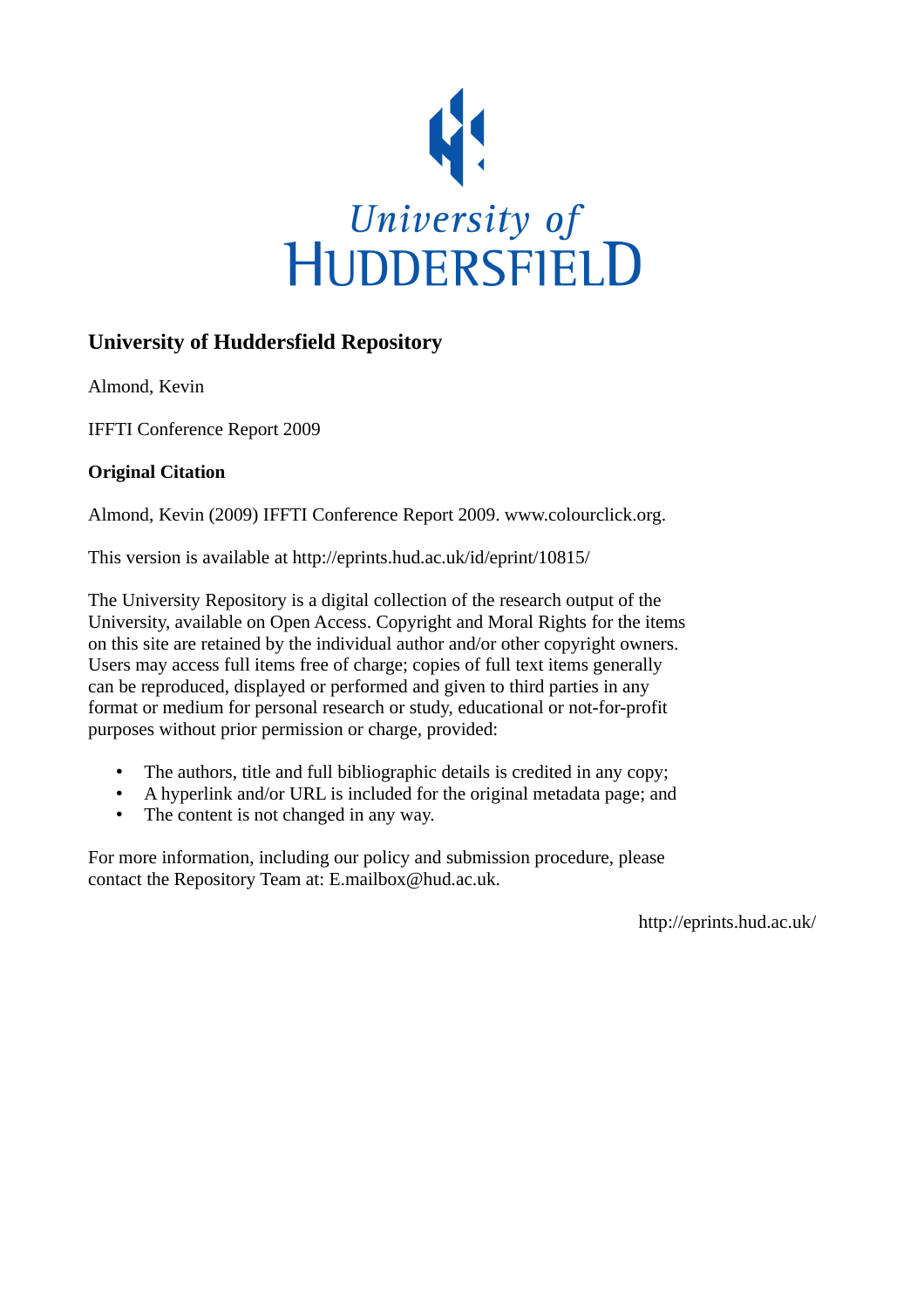### UK: IFFTI Conference Report – Fashion and Well-Being

#### <brochure pic> Hosted by London College of Fashion, UK 2–3 April 2009

The IFFTI conference 'Fashion and Well Being' proved an inspirational and uplifting experience that presented a breadth and depth of fashion and textile research from members of the foundation. As an annual global event, it brings together academics from some of the world's leading institutions in fashion and textile education. It provided a great opportunity to network, exchange ideas and share research in relation to the global fashion industry. It was also a very supportive and friendly environment in which to both present and discuss ideas and attend presentations. This year it was hosted by London College of Fashion (LCF), University of the Arts, London.

The two-day conference was sub-divided in parallel sessions into the related themes of: Designing for the Future; Identity; Health; Sustainability; Ethics; Technology and Retail. All papers were peer reviewed at both abstract and paper submission stages and the 55 papers presented were stimulating and varied in terms of subject matter. Delegates were able to select the presentations they wanted to view. The highlights from presentations I attended were Sophie Woodward's paper 'Fantasy dressing and its relation to mainstream fashion: an international and cross-cultural exploration' which explored the relations between individuals dressing up for specialist clubs or private events and how this relates and conflicts with visual presentation of self in their professional lives. There was a fantastic presentation: 'Textile design and print in the digital age' which investigated the future of print and colour in fashion in relation to digital technology and emphasised key designers at the forefront of the technology. Other interesting papers were 'Imagine being peeled: the sublime ecstasy of fur in fashioning well-being....', 'Textiles with the healing touch', 'Fashionitis: can the colours we wear affect our health', 'Fashion, work and disability', 'Design for ageing and well-being: integrating arts and technologies' and 'Encapsulating physical and emotional well-being in fashion clothing'.

There were also some exciting and interesting key-note speakers who added their own commentary around the core theme of the conference. These included talks by Prof. Frances Corner (head of LCF) and Caryn Franklin (writer and broadcaster), a conversation with design duo Boudicca, and a lively and vibrant debate to end the conference with a panel that included Caroline Cox (fashion historian), Irene Shelley (editor of Black Beauty and Hair magazine) and Anne-Marie Solowij (freelance beauty writer). The conversation was themed 'Positive visualisations of beauty' which elicited much discussion about the future of fashion from both a technological and cultural perspective. A central theme emphasised that we were on the brink of a major, much needed and healthy revolution in terms of design. Throughout the early 2000s fashion has been extremely bland. The media-obsessed, footballers wives culture of magazines such as Heat and TV make-over programmes with Trinny and Suzanna and Gok Wan, have promoted a conservative, perma-tanned, hair-straightened generation that blanks out individuality and expression. The current recession was identified as an environment ripe for underground subcultures and do-it-yourself fashion to break forth with a cultural revolution. This could radically alter our perceptions of design and fashion. Similar to punk in the 1970s which exploded from a youth dissatisfied with recession, strikes and unemployment, the exact visual form of this revolution was not identified but the zeitgeist (spirit of the times) indicates its imminence. This was particularly supported by Prof. Frances Corner, as well as Caryn Franklin, who is well qualified as a barometer of cultural change; her talk emphasised her years as editor of *ID Magazine* which emerged from the ashes of punk.

The highlight of the conference was the evening reception held at the Wallace Collection. This comprised of an evening of fascinating talks, tours of the museum collection and the award ceremony. The first talk was from Dame Rosalind Savill, the director of the Wallace Collection and covered the collection of French 18th century painting, furniture